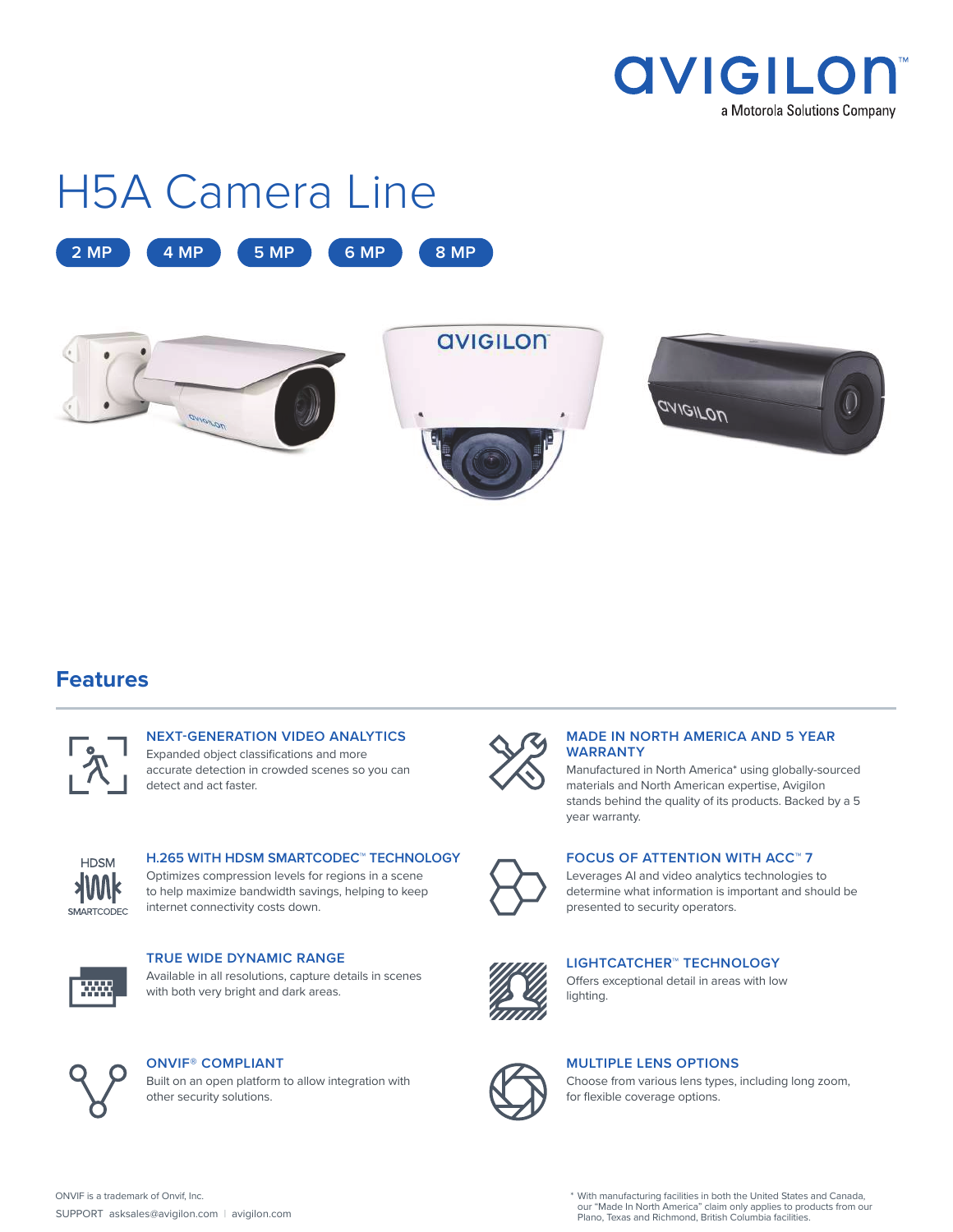# Specifications

|                                           |                                                   |                | 2.0 MP                                                                               | <b>4.0 MP</b> |                                                                             | <b>5.0 MP</b>                           |                                                      | <b>6.0 MP</b>                             |                     | 8.0 MP (4K ULTRA HD)                                     |  |  |
|-------------------------------------------|---------------------------------------------------|----------------|--------------------------------------------------------------------------------------|---------------|-----------------------------------------------------------------------------|-----------------------------------------|------------------------------------------------------|-------------------------------------------|---------------------|----------------------------------------------------------|--|--|
| <b>IMAGE</b>                              | Image Sensor                                      |                | 1/2.8" progressive scan CMOS                                                         |               |                                                                             |                                         |                                                      | 1/1.8" progressive scan CMOS              |                     |                                                          |  |  |
| <b>PERFORMANCE</b>                        | Max Resolution (H x V) and<br><b>Aspect Ratio</b> |                | $(16:9)$ 1920 x 1080                                                                 |               | (16:9) 2560 x 1440<br>$(4:3)$ 2304 x 1728                                   | (4:3) 2592 x 1944<br>(16:9) 2560 x 1440 |                                                      | (16:9) 3200 x 1800<br>$(3:2)$ 3072 x 2048 |                     | (16:9) 3840 x 2160                                       |  |  |
|                                           |                                                   | <b>WDR Off</b> | 83 dB                                                                                | 83 dB         |                                                                             | 83 dB                                   |                                                      | 85 dB                                     |                     | 85 dB                                                    |  |  |
|                                           | Dynamic<br>Range                                  | WDR On         | 126 dB (dual exposure, 30 fps) 126 dB<br>132 dB (triple exposure, 20<br>fps or less) |               |                                                                             | 126 dB                                  |                                                      | 120 dB                                    |                     | 120 dB                                                   |  |  |
|                                           | Max Image Rate                                    |                | (50 Hz/60 Hz):<br>25 fps/30 fps                                                      |               | WDR off (50 Hz/60 Hz): 25 fps/30 fps<br>WDR on (50 Hz/60 Hz): 20 fps/20 fps |                                         |                                                      |                                           |                     |                                                          |  |  |
|                                           | <b>Bandwidth Management</b>                       |                | HDSM SmartCodectechnology; Idle scene mode                                           |               |                                                                             |                                         |                                                      |                                           |                     |                                                          |  |  |
|                                           | 3D Noise Reduction Filter                         |                | Yes                                                                                  |               |                                                                             |                                         |                                                      |                                           |                     |                                                          |  |  |
|                                           |                                                   |                | $3.3 - 9$ mm                                                                         |               | $4.9 - 8$ mm                                                                |                                         | $9 - 22$ mm                                          |                                           |                     | $4.7 - 84.6$ mm                                          |  |  |
| <b>LENS AND IR</b><br><b>ILLUMINATION</b> | IR Illumination<br>Max Distance <sup>1</sup>      | Dome           | 35 m (115 ft), full tele<br>15 m (49 ft), full wide                                  |               | 30 m (98 ft), full tele<br>15 m (49 ft), full wide                          |                                         | N/A                                                  |                                           | N/A                 |                                                          |  |  |
|                                           | (high power<br>850 nm LEDs)                       | <b>Bullet</b>  | 50 m (164 ft), full tele<br>30 m (98 ft), full wide                                  |               | 50 m (164 ft), full tele<br>30 m (98 ft), full wide                         |                                         | 90 m (295 ft), full tele<br>60 m (197 ft), full wide |                                           | N/A                 |                                                          |  |  |
|                                           |                                                   | 2 MP           | 0.027 lux in color mode,<br>0.014 lux in monochrome mode,<br>0 lux with IR           |               | N/A                                                                         |                                         | 0.052 lux in color mode,<br>0 lux with IR            | 0.026 lux in monochrome mode,             |                     | 0.039 lux in color mode,<br>0.02 lux in monochrome mode, |  |  |
|                                           | Minimum<br>Illumination                           | 4 MP           | 0.03 lux in color mode,<br>0.015 lux in monochrome mode,<br>0 lux with IR            |               | N/A                                                                         |                                         | 0.058 lux in color mode.<br>0 lux with IR            | 0.029 lux in monochrome mode,             | N/A                 |                                                          |  |  |
|                                           |                                                   | 5 MP           | N/A                                                                                  |               | N/A                                                                         |                                         | 0.04 lux in color mode,<br>0 lux with IR             | 0.02 lux in monochrome mode,              | N/A                 |                                                          |  |  |
|                                           |                                                   | 6 MP           | N/A                                                                                  |               | 0.055 lux in color mode,<br>0.028 lux in monochrome mode.<br>0 lux with IR  |                                         | N/A                                                  |                                           | N/A                 |                                                          |  |  |
|                                           |                                                   | 8 MP           | N/A                                                                                  |               | 0.055 lux in color mode.<br>0.028 lux in monochrome mode,<br>0 lux with IR  |                                         | N/A                                                  |                                           | N/A                 |                                                          |  |  |
|                                           |                                                   | 2 MP           | $(16:9)$ 34° – 99°                                                                   |               | N/A                                                                         |                                         | $(16:9) 14^{\circ} - 31^{\circ}$                     |                                           | $(16:9)$ 4.1° – 60° |                                                          |  |  |
|                                           | Horizontal                                        | 4 MP           | $(16:9)(4:3)$ 34° - 92°                                                              |               | N/A                                                                         |                                         | $(16:9)(4:3) 14^{\circ} - 31^{\circ}$                |                                           | N/A                 |                                                          |  |  |
|                                           | Angle of View                                     | 5 MP           | N/A                                                                                  |               | N/A                                                                         |                                         | $(16:9)(4:3) 14^{\circ} - 31^{\circ}$                |                                           | N/A                 |                                                          |  |  |
|                                           | Based on<br><b>Aspect Ratio</b>                   | 6 MP           | N/A                                                                                  |               | $(16:9) 52^{\circ} - 92^{\circ}$<br>$(3:2)$ 41° – 73°                       |                                         | N/A                                                  |                                           | N/A                 |                                                          |  |  |
|                                           |                                                   | 8 MP           | N/A                                                                                  |               | $(16:9) 52^{\circ} - 92^{\circ}$                                            |                                         | N/A                                                  |                                           | N/A                 |                                                          |  |  |
|                                           |                                                   | 2 MP           | $(16:9) 18^{\circ} - 53^{\circ}$                                                     |               | N/A                                                                         |                                         | $(16:9)$ 7.8° – 16.7°                                |                                           |                     | $(16:9)$ 2.3° – 34°                                      |  |  |
|                                           | <b>Vertical Angle</b>                             | 4 MP           | $(16:9) 18^{\circ} - 50^{\circ}$<br>$(4:3)$ 25° – 68°                                |               | N/A                                                                         |                                         | $(16:9)$ 8.2° – 17.4°                                |                                           | N/A                 |                                                          |  |  |
|                                           | of View<br>Based on                               | 5 MP           | N/A                                                                                  |               | N/A                                                                         |                                         | $(16:9)$ 8.1° - 17.4°<br>$(4:3)$ 11° – 23°           |                                           | N/A                 |                                                          |  |  |
|                                           | <b>Aspect Ratio</b>                               | 6 MP           | N/A                                                                                  |               | $(16:9)$ 29 $^{\circ}$ - 51 $^{\circ}$<br>$(3:2)$ 27° – 48°                 |                                         | N/A                                                  |                                           | N/A                 |                                                          |  |  |
|                                           |                                                   | 8 MP           | N/A                                                                                  |               | $(16:9)$ 29° – 51°                                                          |                                         | N/A                                                  |                                           | N/A                 |                                                          |  |  |
|                                           | Max Aperture                                      |                | F1.3                                                                                 |               | F1.8                                                                        |                                         | F1.6                                                 |                                           | F1.6                |                                                          |  |  |
| Control                                   |                                                   |                | P-Iris, Remote Focus and Zoom                                                        |               |                                                                             |                                         |                                                      |                                           |                     |                                                          |  |  |

<sup>1</sup> IR illumination power may be reduced at higher operating temperatures.

| <b>IMAGE CONTROL</b> | Image Compression<br>Method |                                | H.264 HDSM SmartCodec, H.265 HDSM SmartCodec, Motion JPEG                                                                          |
|----------------------|-----------------------------|--------------------------------|------------------------------------------------------------------------------------------------------------------------------------|
|                      | Streaming                   |                                | Multi-stream H.264, Multi-stream H.265, Motion JPEG;<br>HDSM 2.0 on 4.0 MP, 5.0 MP, 6.0 MP, and 4K (8.0 MP) cameras                |
|                      | <b>Motion Detection</b>     |                                | Pixel motion: Selectable sensitivity and threshold. Classified object detection                                                    |
|                      |                             | <b>Camera Tamper Detection</b> | Yes                                                                                                                                |
|                      |                             | Electronic Shutter Control     | Automatic, Manual (1/7 to 1/8196 sec)                                                                                              |
|                      | Iris Control                |                                | Automatic, Open, Closed                                                                                                            |
|                      | Day/Night Control           |                                | Automatic, Manual                                                                                                                  |
|                      | <b>Flicker Control</b>      |                                | 60 Hz, 50 Hz                                                                                                                       |
|                      | <b>White Balance</b>        |                                | Automatic, Manual                                                                                                                  |
|                      |                             | <b>Backlight Compensation</b>  | Adjustable                                                                                                                         |
|                      | Privacy Zones               |                                | Up to 64 zones                                                                                                                     |
|                      |                             |                                |                                                                                                                                    |
| <b>NETWORK</b>       | Network                     |                                | 100BASE-TX, RJ45 Connector, CAT5e Cabling                                                                                          |
|                      | <b>ONVIF</b>                |                                | ONVIF compliance version 1.02, 2.00, Profile S, Profile T (www.onvif.org)                                                          |
|                      | Security                    |                                | Password protection, HTTPS encryption, digest authentication, WS authentication, user access log, 802.1x port based authentication |
|                      | Protocols                   |                                | IPv6, IPv4, HTTP, HTTPS, SOAP, DNS, NTP, RTSP, RTCP, RTP, TCP, UDP, IGMP, ICMP, DHCP, Zeroconf, ARP                                |
|                      | <b>Streaming Protocols</b>  |                                | RTP/UDP, RTP/UDP multicast, RTP/RTSP/TCP, RTP/RTSP/HTTP/TCP, RTP/RTSP/HTTPS/TCP, HTTP                                              |
|                      |                             |                                | Device Management Protocols SNMP v2c, SNMP v3                                                                                      |
|                      |                             |                                |                                                                                                                                    |
| <b>PERIPHERALS</b>   | <b>USB Port</b>             |                                | <b>USB 2.0</b>                                                                                                                     |
|                      | Onboard                     | Dome                           | microSD/microSDHC/microSDXC slot - class 10/UHS-1 or better recommended                                                            |
|                      | Storage                     |                                | Bullet and Box SD/SDHC/SDXC slot - class 10/UHS-1 or better recommended                                                            |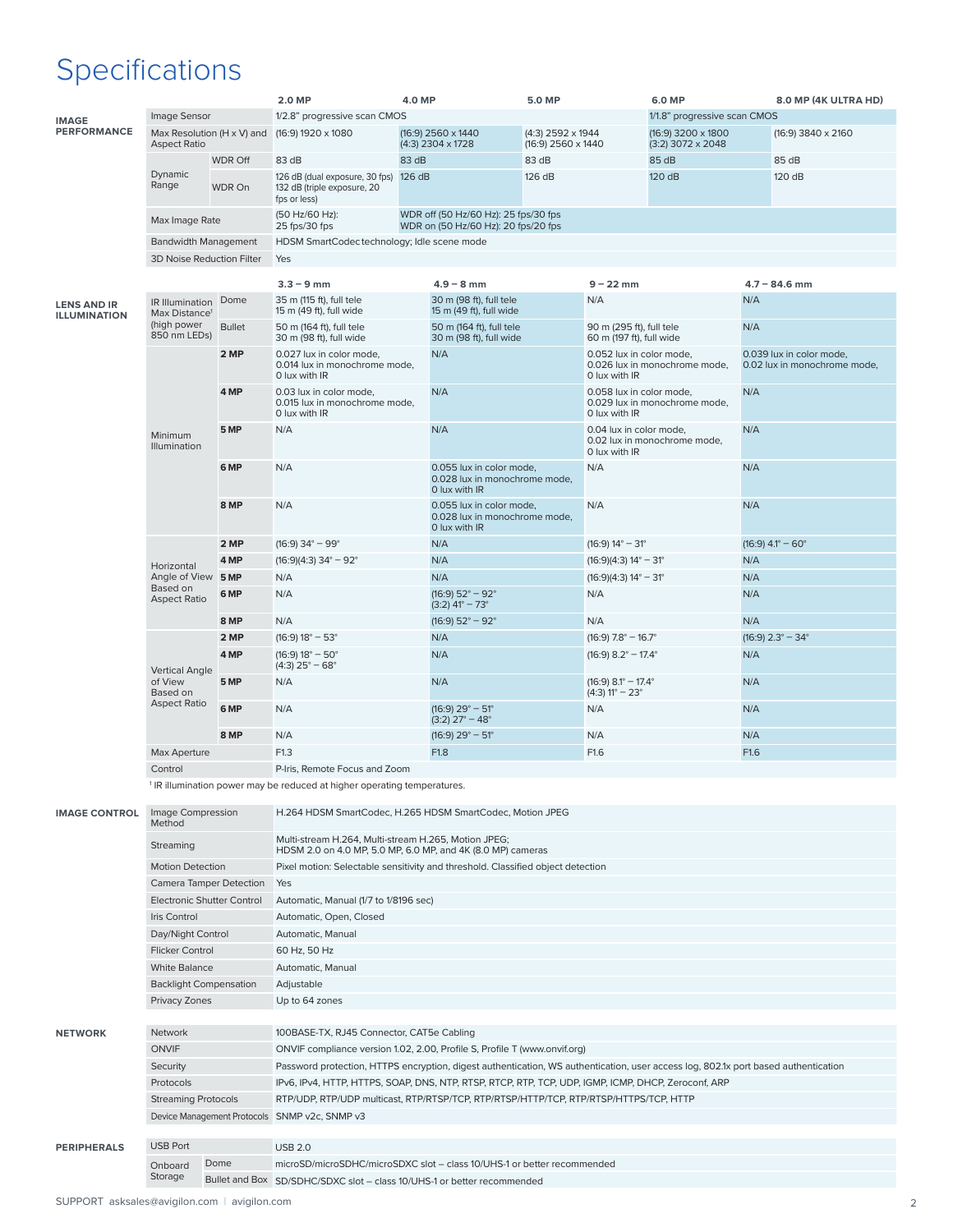# Specifications (Con't)

| <b>AUXILIARY I/O</b>                |                                  |                          | Audio Compression Method G.711 PCM 8 kHz                                                                                                                                                                                                                                                         |                                                                                                                                                      |                                                               |  |  |  |  |  |
|-------------------------------------|----------------------------------|--------------------------|--------------------------------------------------------------------------------------------------------------------------------------------------------------------------------------------------------------------------------------------------------------------------------------------------|------------------------------------------------------------------------------------------------------------------------------------------------------|---------------------------------------------------------------|--|--|--|--|--|
|                                     | Audio Input/Output               |                          | Line level input and output                                                                                                                                                                                                                                                                      |                                                                                                                                                      |                                                               |  |  |  |  |  |
|                                     | External I/O Terminals           |                          | Alarm In, Alarm Out                                                                                                                                                                                                                                                                              |                                                                                                                                                      |                                                               |  |  |  |  |  |
|                                     | RS-485 Terminal                  |                          | Yes, Box camera only                                                                                                                                                                                                                                                                             |                                                                                                                                                      |                                                               |  |  |  |  |  |
|                                     |                                  |                          |                                                                                                                                                                                                                                                                                                  |                                                                                                                                                      |                                                               |  |  |  |  |  |
| <b>MECHANICAL</b><br>(DOME)         |                                  |                          | <b>INDOOR SURFACE MOUNT</b>                                                                                                                                                                                                                                                                      | <b>OUTDOOR SURFACE MOUNT</b>                                                                                                                         |                                                               |  |  |  |  |  |
|                                     | Dimensions (LxWxH)               |                          | 163 mm x 163 mm x 118 mm;<br>$6.4" \times 6.4" \times 4.7"$                                                                                                                                                                                                                                      | 163 mm x 163 mm x 121 mm:<br>$6.4" \times 6.4" \times 4.8"$                                                                                          |                                                               |  |  |  |  |  |
|                                     | Weight                           |                          | 0.99 kg (2.18 lbs)                                                                                                                                                                                                                                                                               | $7.1" \times 7.1" \times 6.5"$<br>1.64 kg (3.62 lbs)                                                                                                 | 1.39 kg (3.06 lbs)                                            |  |  |  |  |  |
|                                     | Dome Bubble                      |                          | Polycarbonate                                                                                                                                                                                                                                                                                    |                                                                                                                                                      |                                                               |  |  |  |  |  |
|                                     | Body                             |                          | Plastic, Aluminum                                                                                                                                                                                                                                                                                |                                                                                                                                                      | Aluminum                                                      |  |  |  |  |  |
|                                     | Housing                          |                          | Surface mount, tamper resistant                                                                                                                                                                                                                                                                  | Recessed mount, tamper resistant                                                                                                                     | Surface mount, vandal resistant                               |  |  |  |  |  |
|                                     | Finish                           |                          | Plastic, gray                                                                                                                                                                                                                                                                                    | Plastic, gray; Aluminum, powder coat, black                                                                                                          | Powder coat, RAL 9003                                         |  |  |  |  |  |
|                                     | <b>Adjustment Range</b>          |                          | 360° pan, $\pm$ 180° azimuth, 9° – 95° tilt (30° – 95° with -IR option)                                                                                                                                                                                                                          |                                                                                                                                                      |                                                               |  |  |  |  |  |
|                                     |                                  |                          |                                                                                                                                                                                                                                                                                                  |                                                                                                                                                      |                                                               |  |  |  |  |  |
| <b>MECHANICAL</b><br>(PENDANT DOME) |                                  |                          | PENDANT CAMERA ONLY                                                                                                                                                                                                                                                                              | WITH WALL MOUNT (H4A-MT-WALL1)                                                                                                                       | WITH NPT MOUNT (H4A-MT-NPTA1)                                 |  |  |  |  |  |
|                                     | Dimensions (LxWxH)               |                          | 172 mm x 172 mm x 124 mm;<br>$6.8" \times 6.8" \times 4.9"$                                                                                                                                                                                                                                      | 275 mm x 172 mm x 152.1 mm;<br>$10.8" \times 6.8" \times 6.0"$                                                                                       | 172 mm x 172 mm x 172.3 mm;<br>$6.8" \times 6.8" \times 6.8"$ |  |  |  |  |  |
|                                     | Weight                           |                          | 1.59 kg (3.51 lbs)                                                                                                                                                                                                                                                                               | 3.04 kg (6.70 lbs)                                                                                                                                   | 1.84 kg (4.06 lbs)                                            |  |  |  |  |  |
|                                     | Dome Bubble                      |                          | Polycarbonate                                                                                                                                                                                                                                                                                    |                                                                                                                                                      |                                                               |  |  |  |  |  |
|                                     | Body                             |                          | Aluminum                                                                                                                                                                                                                                                                                         |                                                                                                                                                      |                                                               |  |  |  |  |  |
|                                     | Housing                          |                          | Pendant mount, vandal resistant                                                                                                                                                                                                                                                                  |                                                                                                                                                      |                                                               |  |  |  |  |  |
|                                     | Finish                           |                          | Powder coat, RAL 9003                                                                                                                                                                                                                                                                            |                                                                                                                                                      |                                                               |  |  |  |  |  |
|                                     | <b>Adjustment Range</b>          |                          | 360° pan, $\pm$ 180° azimuth, 9° – 95° tilt (30° – 95° with -IR option)                                                                                                                                                                                                                          |                                                                                                                                                      |                                                               |  |  |  |  |  |
|                                     |                                  |                          |                                                                                                                                                                                                                                                                                                  |                                                                                                                                                      |                                                               |  |  |  |  |  |
| <b>MECHANICAL</b>                   | Dimensions (LxWxH)               |                          | 280 mm x 126 mm x 91 mm; 11.04" x 4.97" x 3.58" (including mounting bracket)                                                                                                                                                                                                                     |                                                                                                                                                      |                                                               |  |  |  |  |  |
| (BULLET)                            |                                  | Camera                   | 1.71 kg (3.77 lbs)                                                                                                                                                                                                                                                                               |                                                                                                                                                      |                                                               |  |  |  |  |  |
|                                     | Weight                           |                          | Mounting Bracket 0.21 kg (0.46 lbs)                                                                                                                                                                                                                                                              |                                                                                                                                                      |                                                               |  |  |  |  |  |
|                                     | Body                             |                          | Aluminum                                                                                                                                                                                                                                                                                         |                                                                                                                                                      |                                                               |  |  |  |  |  |
|                                     | Housing                          |                          | Surface mount, tamper resistant                                                                                                                                                                                                                                                                  |                                                                                                                                                      |                                                               |  |  |  |  |  |
|                                     | Finish                           |                          | Powder coat, RAL 9003                                                                                                                                                                                                                                                                            |                                                                                                                                                      |                                                               |  |  |  |  |  |
|                                     | <b>Adjustment Range</b>          |                          | $\pm$ 175° pan, $\pm$ 90° tilt, $\pm$ 175° azimuth                                                                                                                                                                                                                                               |                                                                                                                                                      |                                                               |  |  |  |  |  |
|                                     |                                  |                          |                                                                                                                                                                                                                                                                                                  |                                                                                                                                                      |                                                               |  |  |  |  |  |
| <b>MECHANICAL</b>                   | Dimensions (LxWxH)               |                          | 168 mm x 76 mm x 67 mm; 6.6" x 3.0" x 2.6"                                                                                                                                                                                                                                                       |                                                                                                                                                      |                                                               |  |  |  |  |  |
| (BOX)                               | Weight                           |                          | 0.62 kg (1.4 lbs)                                                                                                                                                                                                                                                                                |                                                                                                                                                      |                                                               |  |  |  |  |  |
|                                     | Body                             |                          | Aluminum                                                                                                                                                                                                                                                                                         |                                                                                                                                                      |                                                               |  |  |  |  |  |
|                                     | Camera Mount                     |                          | 1/4"-20 UNC (top and bottom)                                                                                                                                                                                                                                                                     |                                                                                                                                                      |                                                               |  |  |  |  |  |
|                                     | Finish                           |                          | Powder coat, black                                                                                                                                                                                                                                                                               |                                                                                                                                                      |                                                               |  |  |  |  |  |
|                                     |                                  |                          |                                                                                                                                                                                                                                                                                                  |                                                                                                                                                      |                                                               |  |  |  |  |  |
| <b>ELECTRICAL</b>                   |                                  | <b>Bullet</b>            | 13 W max                                                                                                                                                                                                                                                                                         |                                                                                                                                                      |                                                               |  |  |  |  |  |
|                                     | Power                            | Dome                     | 13 W max (11 W with no IR or IR disabled)                                                                                                                                                                                                                                                        |                                                                                                                                                      |                                                               |  |  |  |  |  |
|                                     | Consumption                      | <b>Box</b>               | 7 W max                                                                                                                                                                                                                                                                                          |                                                                                                                                                      |                                                               |  |  |  |  |  |
|                                     |                                  | <b>Bullet</b>            | VDC: 12 V $\pm$ 10%, 13 W min                                                                                                                                                                                                                                                                    | VAC: 24 V ± 10%, 15 VA min                                                                                                                           | PoE: IEEE802.3af Class 3 compliant                            |  |  |  |  |  |
|                                     | Power                            | Dome                     | VDC: 12 V ± 10%, 12 W min                                                                                                                                                                                                                                                                        | VAC: 24 V ± 10%, 13 VA min                                                                                                                           | PoE: IEEE802.3af Class 3 compliant                            |  |  |  |  |  |
|                                     | Source                           | Box                      | VDC: 12 V ± 10%, 7 W min                                                                                                                                                                                                                                                                         | VAC: 24 V ± 10%, 9 VA min                                                                                                                            | PoE: IEEE802.3af Class 3 compliant                            |  |  |  |  |  |
|                                     | RTC Backup Battery               |                          | 3V manganese lithium                                                                                                                                                                                                                                                                             |                                                                                                                                                      |                                                               |  |  |  |  |  |
|                                     |                                  |                          |                                                                                                                                                                                                                                                                                                  |                                                                                                                                                      |                                                               |  |  |  |  |  |
| <b>ENVIRONMENTAL</b>                |                                  | <b>Bullet</b>            | -40 °C to +60 °C (-40 °F to 140 °F), in enclosed space<br>-40 °C to +65 °C (-40 °F to 149 °F), with ambient convection                                                                                                                                                                           |                                                                                                                                                      |                                                               |  |  |  |  |  |
|                                     | Operating<br>Temperature         | Dome                     | -40 °C to +65 °C (-40 °F to 149 °F)                                                                                                                                                                                                                                                              |                                                                                                                                                      |                                                               |  |  |  |  |  |
|                                     |                                  | Box                      | -10 °C to +60 °C (-14 °F to 140 °F)                                                                                                                                                                                                                                                              |                                                                                                                                                      |                                                               |  |  |  |  |  |
|                                     |                                  | <b>Bullet</b>            |                                                                                                                                                                                                                                                                                                  | IR illuminator will turn off if the temperature is 61 °C (141 °F) or higher. The illuminator will operate at 50% power if the temperature is between |                                                               |  |  |  |  |  |
|                                     | <b>IR Illuminator</b>            |                          | 55 °C (131 °F) and 61 °C (141 °F). Hysteresis: 5 °C (9 °F).<br>Indoor Dome IR illuminator will turn off if the temperature is 55 °C (131 °F) or higher. The illuminator will operate at 50% power if the temperature is between<br>44 °C (111 °F) and 55 °C (131 °F). Hysteresis: 2 °C (3.6 °F). |                                                                                                                                                      |                                                               |  |  |  |  |  |
|                                     | Behavior                         |                          | Outdoor Dome IR illuminator will turn off if the temperature is 57 °C (135 °F) or higher. The illuminator will operate at 50% power if the temperature is between<br>49 °C (120 °F) and 57 °C (135 °F). Hysteresis: 2 °C (3.6 °F).                                                               |                                                                                                                                                      |                                                               |  |  |  |  |  |
|                                     | Storage Temperature              |                          | -10 °C to +70 °C (14 °F to 158 °F)                                                                                                                                                                                                                                                               |                                                                                                                                                      |                                                               |  |  |  |  |  |
|                                     | Humidity                         |                          | 0 - 95% non-condensing                                                                                                                                                                                                                                                                           |                                                                                                                                                      |                                                               |  |  |  |  |  |
|                                     |                                  |                          |                                                                                                                                                                                                                                                                                                  |                                                                                                                                                      |                                                               |  |  |  |  |  |
| <b>CERTIFICATIONS</b>               | <b>Certifications/Directives</b> |                          | UL, cUL, CE, ROHS, Reach (SVHC), RCM                                                                                                                                                                                                                                                             |                                                                                                                                                      |                                                               |  |  |  |  |  |
|                                     | Safety                           |                          | UL 62368-1, CSA 62368-1, IEC/EN 62368-1, IEC 62471 (with -IR option)                                                                                                                                                                                                                             |                                                                                                                                                      |                                                               |  |  |  |  |  |
|                                     | Environ-                         | <b>Bullet</b>            |                                                                                                                                                                                                                                                                                                  | UL/CSA/IEC 60950-22, IEC 60529 IP66 and IP67 Weather Rating, IEC 62262 IK10 Impact Rating                                                            |                                                               |  |  |  |  |  |
|                                     | mental                           |                          | Outdoor Dome UL/CSA/IEC 60950-22, IEC 60529 IP66 and IP67 Weather Rating, IEC 62262 IK10 Impact Rating                                                                                                                                                                                           |                                                                                                                                                      |                                                               |  |  |  |  |  |
|                                     |                                  |                          | Electromagnetic Emissions FCC Part 15 Subpart B Class B, IC ICES-003 Class B, EN 55032 Class B, EN 61000-6-3, EN 61000-3-2, EN 61000-3-3                                                                                                                                                         |                                                                                                                                                      |                                                               |  |  |  |  |  |
|                                     |                                  | Electromagnetic Immunity | EN 55024, EN 61000-6-1                                                                                                                                                                                                                                                                           |                                                                                                                                                      |                                                               |  |  |  |  |  |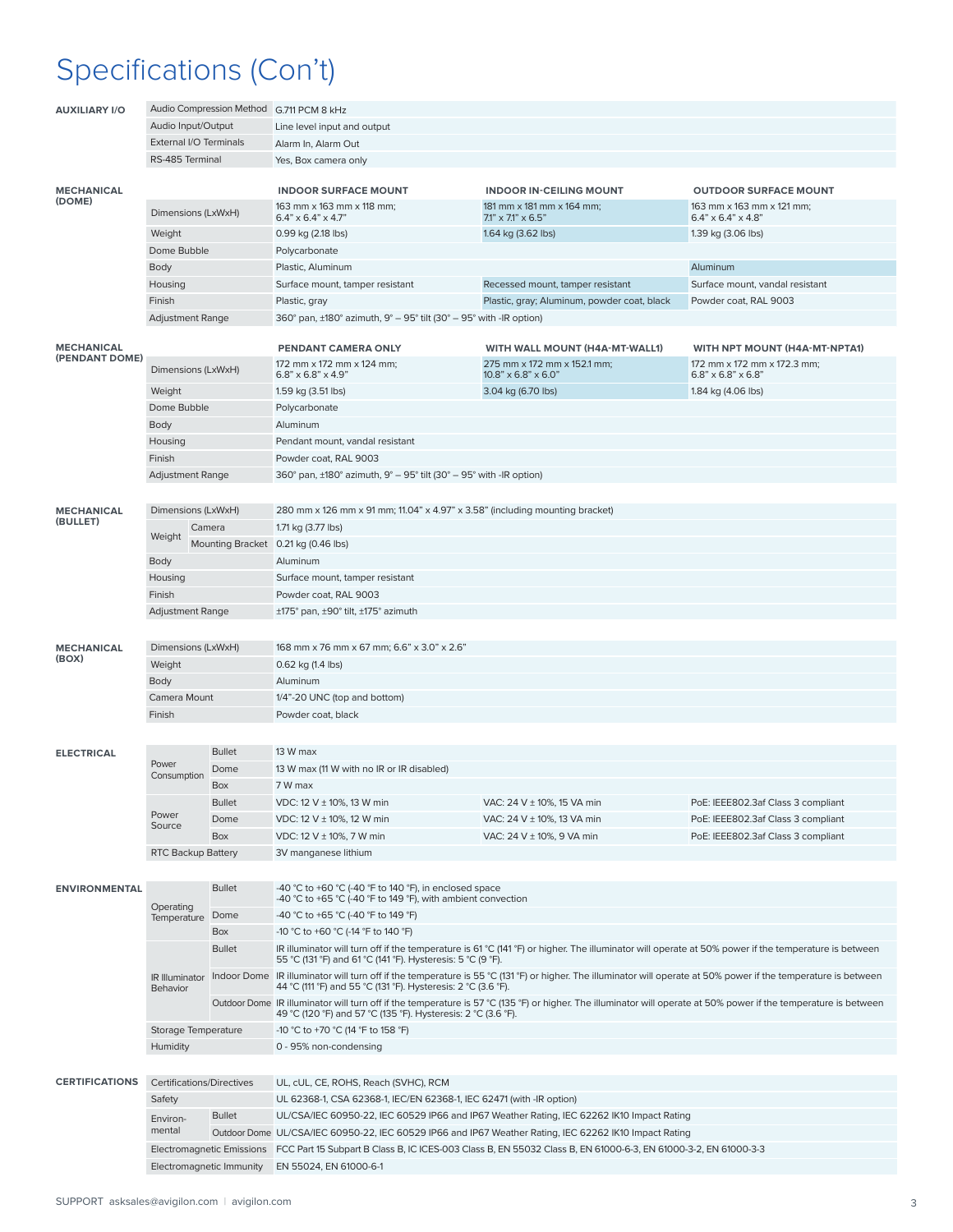# Analytics Specifications

| <b>SUPPORTED</b>                                           | Objects in Area                         | The event is triggered when the selected object type moves into the region of interest.                                                                                                               |
|------------------------------------------------------------|-----------------------------------------|-------------------------------------------------------------------------------------------------------------------------------------------------------------------------------------------------------|
| <b>ANALYTICS</b><br><b>EVENTS</b>                          | <b>Object Loitering</b>                 | The event is triggered when the selected object type moves into the region of interest and then stays for an extended amount of time.                                                                 |
|                                                            | <b>Objects Crossing Beam</b>            | The event is triggered when the specified number of objects have crossed the directional beam that is configured over the camera's field of<br>view. The beam can be unidirectional or bidirectional. |
|                                                            | <b>Object Appears or Enters</b><br>Area | The event is triggered by each object that enters the region of interest. This event can be used to count objects.                                                                                    |
|                                                            |                                         | Object Not Present in Area The event is triggered when no objects are present in the region of interest.                                                                                              |
|                                                            | <b>Objects Enter Area</b>               | The event is triggered when the specified number of objects have entered the region of interest.                                                                                                      |
|                                                            | <b>Objects Leave Area</b>               | The event is triggered when the specified number of objects have left the region of interest.                                                                                                         |
|                                                            | Object Stops in Area                    | The event is triggered when an object moves into a region of interest and then stops moving for the specified threshold time.                                                                         |
|                                                            | <b>Direction Violated</b>               | The event is triggered when an object moves in the prohibited direction of travel.                                                                                                                    |
|                                                            | <b>Tamper Detection</b>                 | The event is triggered when the scene unexpectedly changes.                                                                                                                                           |
|                                                            |                                         |                                                                                                                                                                                                       |
| <b>SUPPORTED</b><br><b>CLASSIFIED</b>                      | Object Types in Outdoor<br>Mode         | Vehicle, sub-types: Car, Truck, Bicycle, Motorcycle, Bus<br>Person                                                                                                                                    |
| <b>OBJECT TYPES</b>                                        | Object Types in Indoor<br>Mode          | Person                                                                                                                                                                                                |
|                                                            |                                         |                                                                                                                                                                                                       |
| <b>TEACH BY</b><br><b>EXAMPLE</b>                          | Teach By Example                        | Yes, when used with Avigilon Control Center™                                                                                                                                                          |
|                                                            |                                         |                                                                                                                                                                                                       |
| <b>AVIGILON</b><br><b>CONTROL CENTER</b><br>(ACC) VERSIONS | ACC Version 6.14.12 or<br>higher        | All supported analytic events with two types of classified objects: person or vehicle.<br>Appearance search when paired with appropriate server hardware.<br>H.265 supported.                         |
| <b>SUPPORTED</b><br><b>FEATURES</b>                        | ACC Version 7.2 or higher               | All supported analytic events with people and vehicles and all vehicle sub-types as classified objects.<br>Appearance search when paired with appropriate server hardware.<br>H.265 supported.        |
|                                                            |                                         |                                                                                                                                                                                                       |

## Outline Dimensions

### Surface Mount Indoor Dome Camera

















SUPPORT asksales@avigilon.com | avigilon.com 4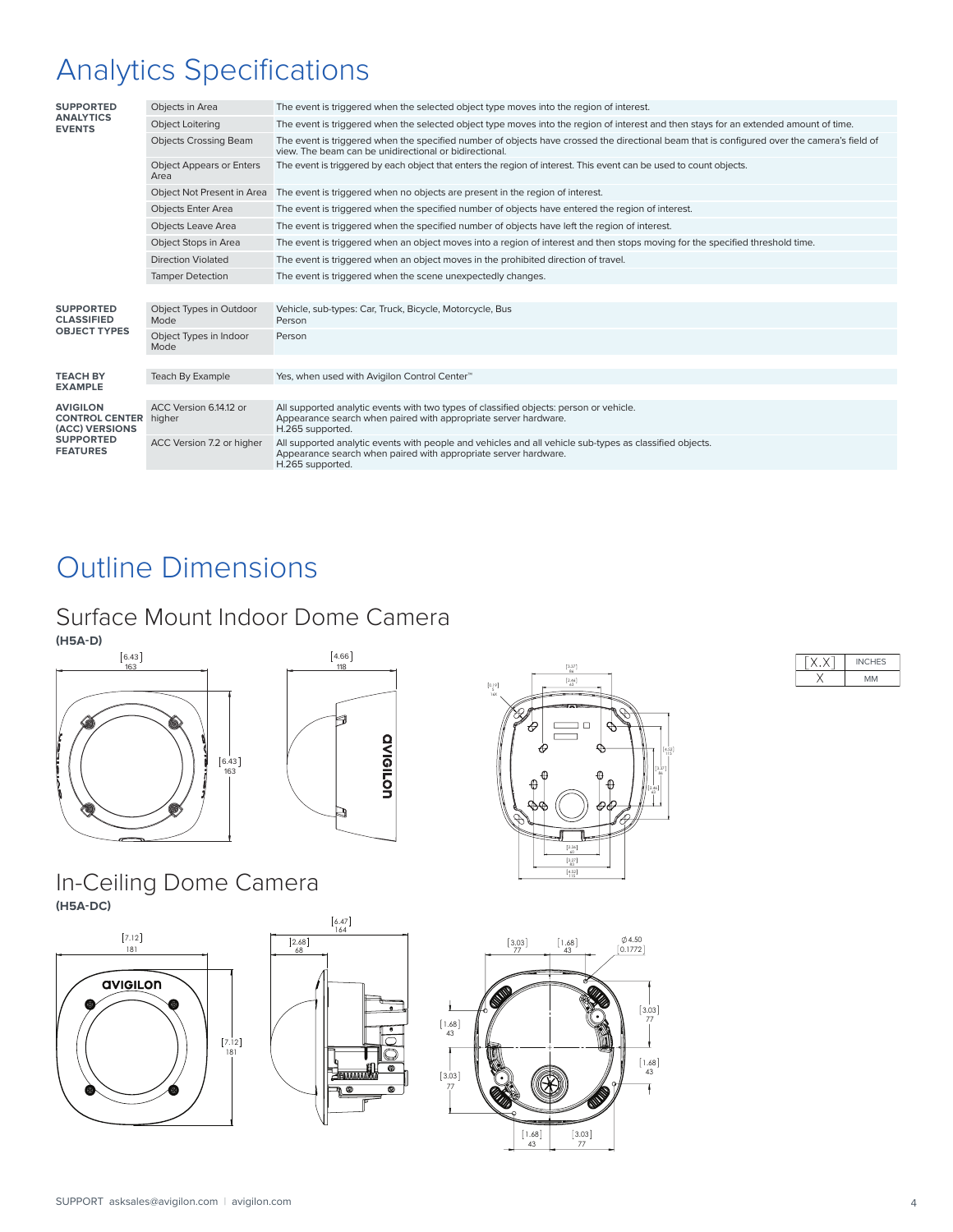# Outline Dimensions (Con't)

Surface Mount Outdoor Dome Camera **(H5A-DO)**









### Pendant Dome Camera

**(H5A-DP) WITH NPT MOUNT (H4A-MT-NPTA1)**





**WITH WALL MOUNT (H4A-MT-WALL1)**







Box Camera **(H5A-B)**



 $6.6$ 168  $[2.9]$ 73  $2.7$ 68 76 **MOUNTING POINT**<br>
1/4"-20 UNC 1/4-20 UNC MOUNTING POINT 1/4"-20 UNC

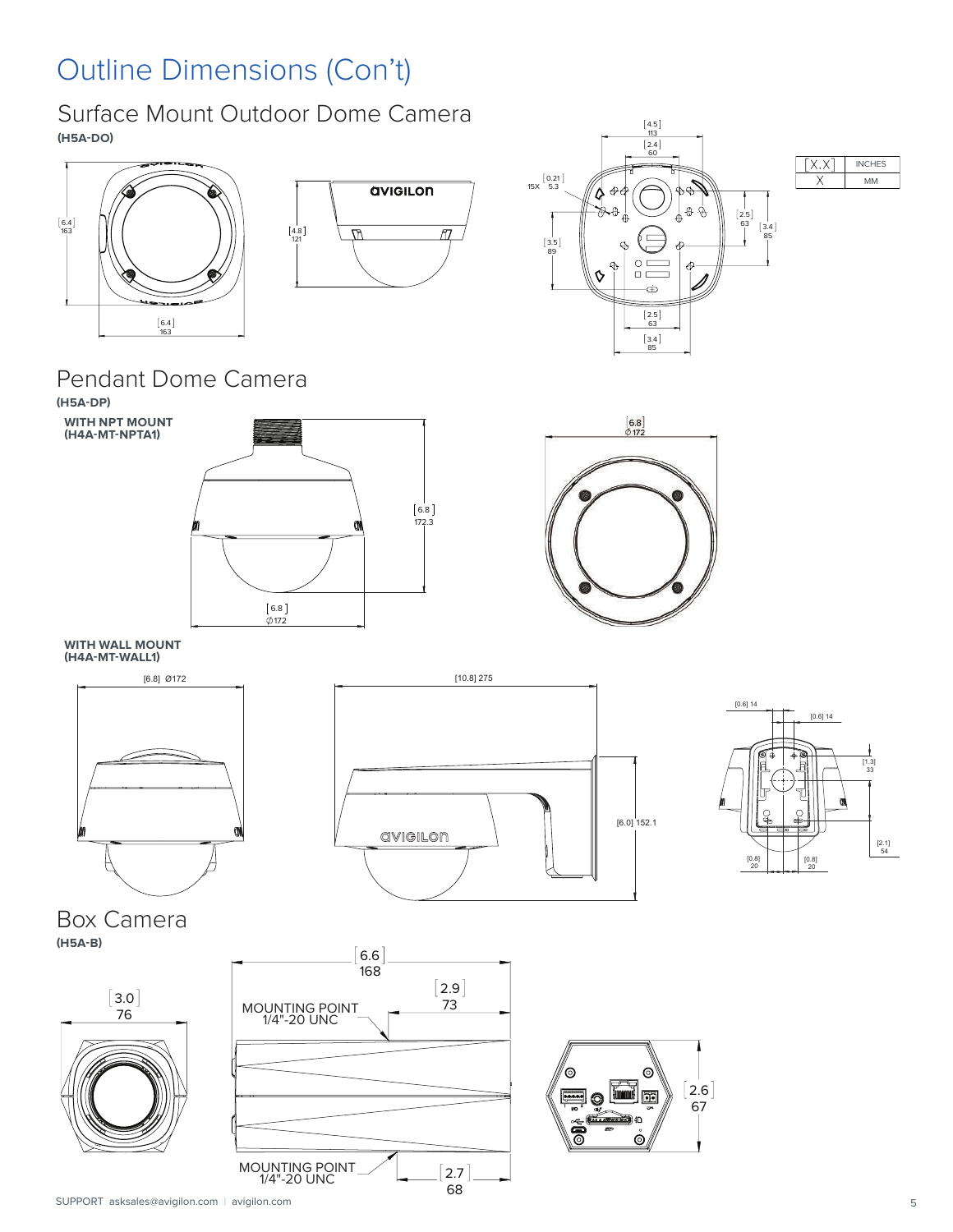# Outline Dimensions (Con't)



#### HD Bullet Camera Junction Box **(H4-BO-JBOX1)**



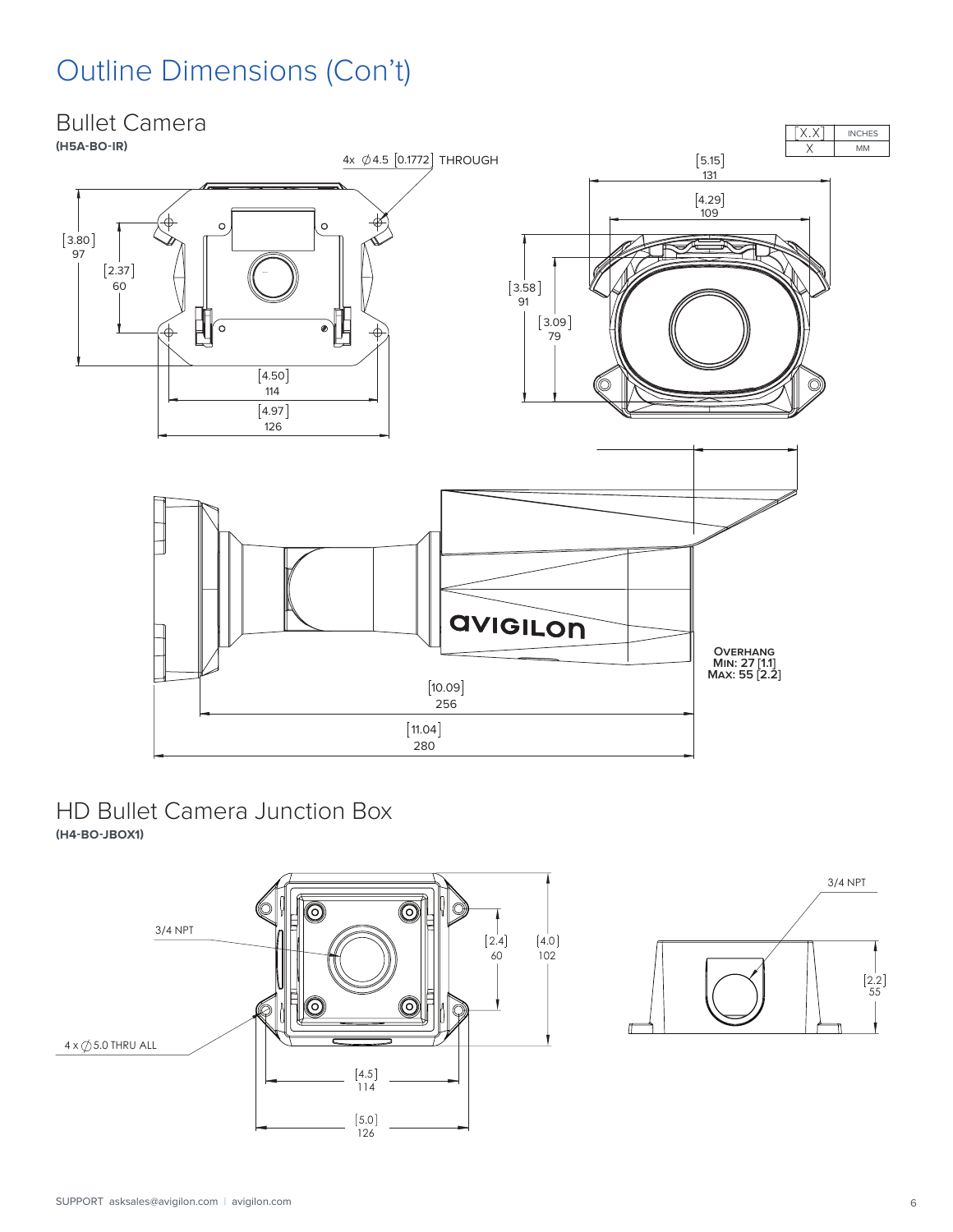# Ordering Information (Outdoor Dome and Bullet)

### Surface Mount Outdoor Dome Camera

| (H5A-DO)                        | <b>MP</b>                                    | <b>WDR</b>   | LightCatcher<br>Technology | Lens         | <b>IR</b>    | Analytics    | <b>HDSM</b><br><b>SmartCodec</b> |
|---------------------------------|----------------------------------------------|--------------|----------------------------|--------------|--------------|--------------|----------------------------------|
| 2.0C-H5A-DO1                    | 2.0                                          | $\checkmark$ | $\checkmark$               | $3.3 - 9$ mm |              | $\checkmark$ | $\checkmark$                     |
| 2.0C-H5A-DO1-IR                 | 2.0                                          | $\checkmark$ | $\checkmark$               | $3.3 - 9$ mm | $\checkmark$ | $\checkmark$ | $\checkmark$                     |
| 2.0C-H5A-DO2                    | 2.0                                          | $\checkmark$ | $\checkmark$               | $9 - 22$ mm  |              | $\checkmark$ | $\checkmark$                     |
| 4.0C-H5A-DO1                    | 4.0                                          | $\checkmark$ | $\checkmark$               | $3.3 - 9$ mm |              | $\checkmark$ | $\checkmark$                     |
| 4.0C-H5A-DO1-IR                 | 4.0                                          | $\checkmark$ | $\checkmark$               | $3.3 - 9$ mm | $\checkmark$ | $\checkmark$ | $\checkmark$                     |
| 4.0C-H5A-DO2                    | 4.0                                          | $\checkmark$ | $\checkmark$               | $9 - 22$ mm  |              | $\checkmark$ | $\checkmark$                     |
| 5.0C-H5A-DO2                    | 5.0                                          | $\checkmark$ | $\checkmark$               | $9 - 22$ mm  |              | ✓            | $\checkmark$                     |
| 6.0C-H5A-DO1                    | 6.0                                          | $\checkmark$ | $\checkmark$               | $4.9 - 8$ mm |              | $\checkmark$ | $\checkmark$                     |
| 6.0C-H5A-DO1-IR                 | 6.0                                          | $\checkmark$ | $\checkmark$               | $4.9 - 8$ mm | $\checkmark$ | $\checkmark$ | $\checkmark$                     |
| 8.0C-H5A-DO1                    | 8.0                                          | $\checkmark$ | $\checkmark$               | $4.9 - 8$ mm |              | $\checkmark$ | $\checkmark$                     |
| 8.0C-H5A-DO1-IR                 | 8.0                                          | $\checkmark$ | $\checkmark$               | $4.9 - 8$ mm | $\checkmark$ | $\checkmark$ | $\checkmark$                     |
| H4A-DO-SMOK1                    | Outdoor dome camera cover with smoked bubble |              |                            |              |              |              |                                  |
| H4A-DO-CLER1                    | Outdoor dome camera cover with clear bubble  |              |                            |              |              |              |                                  |
| H4A-AC-GROM1                    | Camera sealing grommet, pack of 10           |              |                            |              |              |              |                                  |
| CM-AC-GROM1                     | Pipe grommet, pack of 10                     |              |                            |              |              |              |                                  |
| H4-AC-WIFI2-NA / H4-AC-WIFI2-EU | USB Wi-Fi adapter                            |              |                            |              |              |              |                                  |
| CM-AC-AVIO1                     | 3.5 mm jack with 1.8 m fly wire              |              |                            |              |              |              |                                  |

### Pendant Mount Outdoor Dome Camera

| (H5A-DP)                        | <b>MP</b>                                    | <b>WDR</b>   | LightCatcher<br>Technology                                | Lens         | <b>IR</b>    | Analytics    | <b>HDSM</b><br><b>SmartCodec</b> |
|---------------------------------|----------------------------------------------|--------------|-----------------------------------------------------------|--------------|--------------|--------------|----------------------------------|
| 2.0C-H5A-DP1                    | 2.0                                          | $\checkmark$ | $\checkmark$                                              | $3.3 - 9$ mm |              | $\checkmark$ | $\checkmark$                     |
| 2.0C-H5A-DP1-IR                 | 2.0                                          | $\checkmark$ | $\checkmark$                                              | $3.3 - 9$ mm | $\checkmark$ | $\checkmark$ | $\checkmark$                     |
| 2.0C-H5A-DP2                    | 2.0                                          | $\checkmark$ | $\checkmark$                                              | $9 - 22$ mm  |              | $\checkmark$ | $\checkmark$                     |
| 4.0C-H5A-DP1                    | 4.0                                          | $\checkmark$ | $\checkmark$                                              | $3.3 - 9$ mm |              | $\checkmark$ | $\checkmark$                     |
| 4.0C-H5A-DP1-IR                 | 4.0                                          | $\checkmark$ | $\checkmark$                                              | $3.3 - 9$ mm | $\checkmark$ | $\checkmark$ | $\checkmark$                     |
| 4.0C-H5A-DP2                    | 4.0                                          | $\checkmark$ | $\checkmark$                                              | $9 - 22$ mm  |              | $\checkmark$ | $\checkmark$                     |
| 5.0C-H5A-DP2                    | 5.0                                          | $\checkmark$ | $\checkmark$                                              | $9 - 22$ mm  |              | $\checkmark$ | $\checkmark$                     |
| 6.0C-H5A-DP1                    | 6.0                                          | $\checkmark$ | $\checkmark$                                              | $4.9 - 8$ mm |              | $\checkmark$ | $\checkmark$                     |
| 6.0C-H5A-DP1-IR                 | 6.0                                          | $\checkmark$ | $\checkmark$                                              | $4.9 - 8$ mm | $\checkmark$ | $\checkmark$ | $\checkmark$                     |
| 8.0C-H5A-DP1                    | 8.0                                          | $\checkmark$ | $\checkmark$                                              | $4.9 - 8$ mm |              | $\checkmark$ | $\checkmark$                     |
| 8.0C-H5A-DP1-IR                 | 8.0                                          | $\checkmark$ | $\checkmark$                                              | $4.9 - 8$ mm | $\checkmark$ | $\checkmark$ | $\checkmark$                     |
| H4A-DP-SMOK1                    | Pendant dome camera cover with smoked bubble |              |                                                           |              |              |              |                                  |
| H4A-DP-CLER1                    | Pendant dome camera cover with clear bubble  |              |                                                           |              |              |              |                                  |
| H4A-MT-WALL1                    | Indoor/outdoor pendant wall arm mount        |              |                                                           |              |              |              |                                  |
| H4A-MT-NPTA1                    | Indoor/outdoor pendant NPT mount             |              |                                                           |              |              |              |                                  |
| H4-MT-POLE1                     |                                              |              | Aluminum pole mounting bracket for pendant dome cameras   |              |              |              |                                  |
| H4-MT-CRNR1                     |                                              |              | Aluminum corner mounting bracket for pendant dome cameras |              |              |              |                                  |
| CM-AC-GROM1                     | Pipe grommet, pack of 10                     |              |                                                           |              |              |              |                                  |
| H4-AC-WIFI2-NA / H4-AC-WIFI2-EU | USB Wi-Fi adapter                            |              |                                                           |              |              |              |                                  |
| CM-AC-AVIO1                     | 3.5 mm jack with 1.8 m fly wire              |              |                                                           |              |              |              |                                  |

### Outdoor Bullet Camera

| $(H5A-BO-IR)$                   | <b>MP</b>                                           | <b>WDR</b>   | LightCatcher<br>Technology | Lens         | IR.          | Analytics    | <b>HDSM</b><br><b>SmartCodec</b> |
|---------------------------------|-----------------------------------------------------|--------------|----------------------------|--------------|--------------|--------------|----------------------------------|
| 2.0C-H5A-BO1-IR                 | 2.0                                                 | $\checkmark$ | $\checkmark$               | $3.3 - 9$ mm | $\checkmark$ | $\checkmark$ | $\checkmark$                     |
| 2.0C-H5A-BO2-IR                 | 2.0                                                 | $\checkmark$ | $\checkmark$               | $9 - 22$ mm  | $\checkmark$ | $\checkmark$ | $\checkmark$                     |
| 4.0C-H5A-BO1-IR                 | 4.0                                                 | $\checkmark$ | $\checkmark$               | $3.3 - 9$ mm | $\checkmark$ | $\checkmark$ | $\checkmark$                     |
| 4.0C-H5A-BO2-IR                 | 4.0                                                 | $\checkmark$ | $\checkmark$               | $9 - 22$ mm  | $\checkmark$ | $\checkmark$ | $\sqrt{}$                        |
| 5.0C-H5A-BO2-IR                 | 5.0                                                 | $\checkmark$ | $\checkmark$               | $9 - 22$ mm  | $\checkmark$ | $\checkmark$ | $\checkmark$                     |
| 6.0C-H5A-BO1-IR                 | 6.0                                                 | $\sqrt{}$    | $\checkmark$               | $4.9 - 8$ mm | $\checkmark$ | $\checkmark$ | $\checkmark$                     |
| 8.0C-H5A-BO1-IR                 | 8.0                                                 | $\checkmark$ | $\checkmark$               | $4.9 - 8$ mm | $\sqrt{}$    | $\sqrt{}$    | $\sqrt{}$                        |
|                                 |                                                     |              |                            |              |              |              |                                  |
| H4-BO-JBOX1                     | Junction box for bullet cameras                     |              |                            |              |              |              |                                  |
| H4-MT-POLE1                     | Aluminum pole mounting bracket for bullet cameras   |              |                            |              |              |              |                                  |
| H4-MT-CRNR1                     | Aluminum corner mounting bracket for bullet cameras |              |                            |              |              |              |                                  |
| H4-AC-WIFI2-NA / H4-AC-WIFI2-EU | USB Wi-Fi adapter                                   |              |                            |              |              |              |                                  |